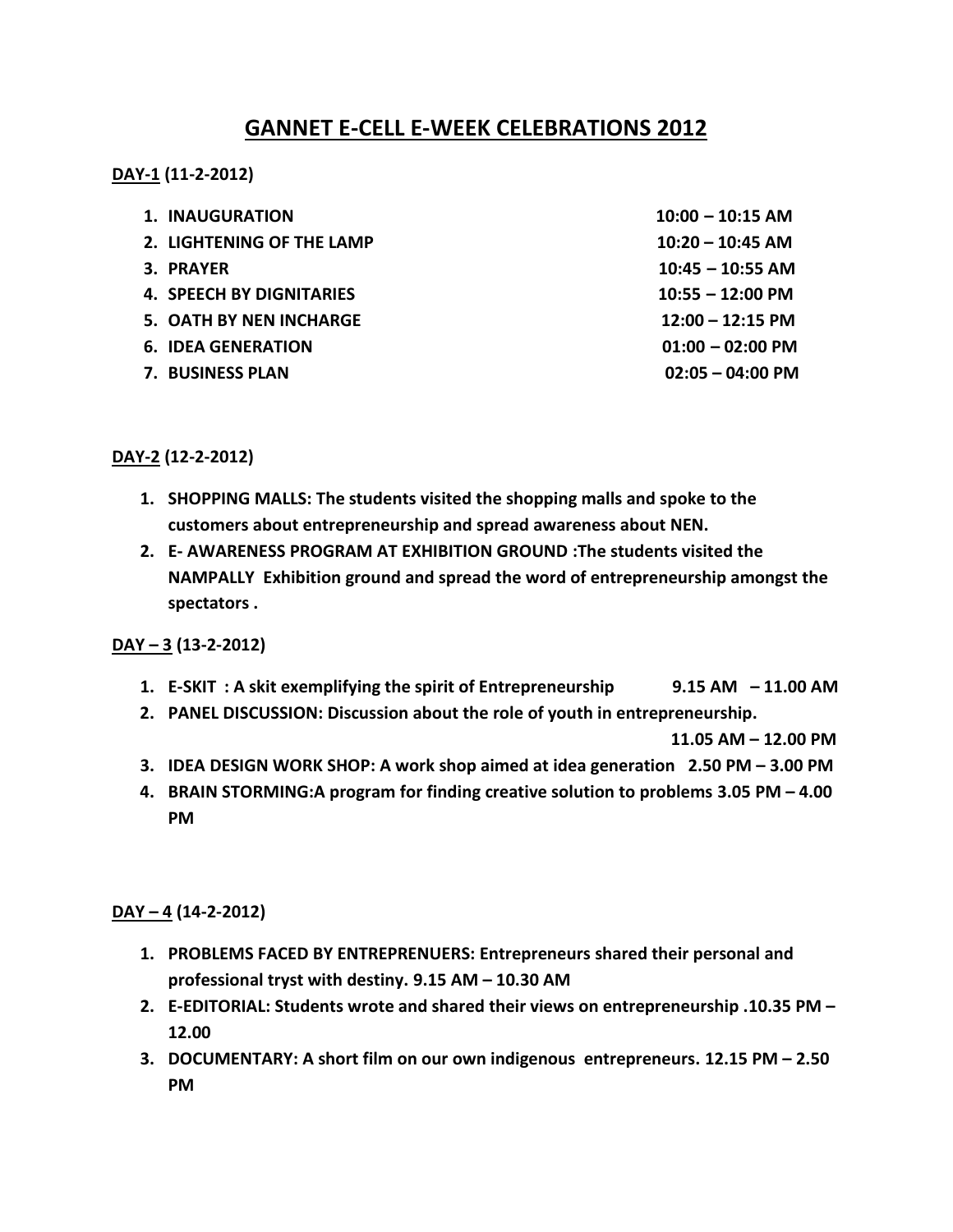**4. PRESS THE MIND: An interaction of students with the press. 2.50 PM – 4.00 PM**

### **DAY-5 (15-2-2012)**

**1. LIVE AS CEO: Students sharing the life of a CEO through experience sharing. 09.15 AM-11.15 AM** 

 **2. SPEAKER EVENT (INVENT THE FUTURE): Delegates from industry were invited to speak. 11.20 AM- 12.30 PM 3. F OF FINANCE : A stock game for the students. 01.15 PM- 02.15 PM** 

**4. A-Z E-WORD GAME: A word game on entrepreneurship. 02.15 PM – 03.15 PM** 

**5. E- TUNING : A students event on branding their companies through jingles. 03.15 PM-04.00 PM** 

#### **DAY-6 (16-2-2012)**

**1. GROUP DISCUSSION: Group discussion amongst students on entrepreneurship. 09.15 AM-11.15 AM** 

**2. CAMPUS COMPANY IDEAS : A business plan competition. 11.15 AM- 12.30 PM** 

**3. E-ROLE PLAY: A role play competition amongst students by getting into the shoes of real entrepreneurs. 01.15 PM- 02.15 PM** 

**4. PAPER PRESENTATION (BY FACULTY): Papers on entrepreneurship to be presented by faculty. 02.15 PM- 04.15 PM** 

### **DAY-7 (17-2-2012)**

**1. LIVE CASE STUDIES: A case study competition amongst students. 09.15 AM- 12.15 PM** 

**2. E-QUIZ: A quiz competition amongst students on entrepreneurship and business 01.00 PM-04.00 PM** 

**DAY-8 (18-2-2012)**